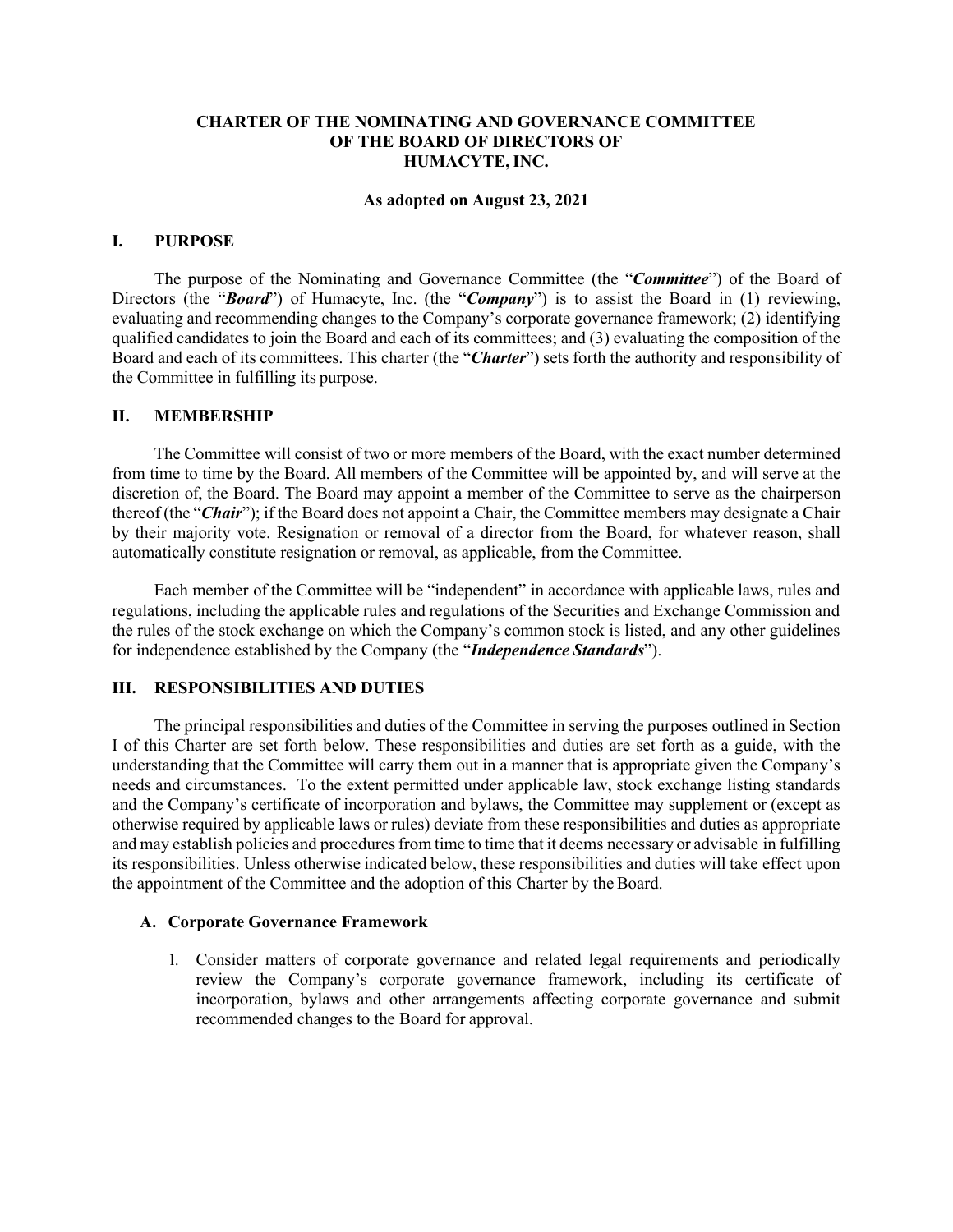- 2. Review and make recommendations to the Board regarding requests for waivers of the Company's corporate governance policies, practices and procedures, including the Company's Code of Business Conduct and Ethics.
- 3. Fulfill the Committee's responsibilities or other functions as assigned by law, the Company's certificate of incorporation or bylaws, the Board or the Company's other policies.

# **B. Board Composition and Related Matters**

- 1. Develop and recommend to the Board the selection criteria for directors (the "*Selection Criteria*") and annually review the Selection Criteria and submit recommended changes for the Selection Criteria to the Board for approval.
- 2. Identify, recruit and interview individuals qualified to serve as directors, consistent with the Selection Criteria.
- 3. Maintain a pool of qualified director candidates for consideration in the event of a vacancy or newly created directorship and make recommendations of director candidates to fill any such vacancies or newly created directorships.
- 4. Evaluate and present to the Board at least annually the Committee's determination as to the independence of each director and director candidate under the Independence Standards.
- 5. Recommend to the Board director nominees to be presented for stockholder approval at annual or special stockholder meetings, as appropriate.
- 6. Periodically review and make recommendations to the Board concerning the size of the Board.
- 7. Consider and make recommendations to the Board regarding stockholder nominees for election to the Board, to the extent the nomination is submitted in accordance with the Company's bylaws.

#### **C. Committee Composition and Related Matters**

- 1. Review the qualifications of directors to serve on the Board's committees (including this Committee) at least annually and submit recommendations for committee composition to the Board, as appropriate, including with respect to chairs for each committee.
- 2. Recommend additional committee members to the Board to fill vacancies as needed.
- 3. Annually review recommendations of each Board committee regarding changes to its charter, including this Charter, and submit recommended changes to the Board for approval.
- 4. Periodically review the structure and size of the Board's committees (including this Committee) and submit recommended changes to the Board for approval.
- 5. Review operations of the Board's committees and periodically submit recommended changes to the Board for approval.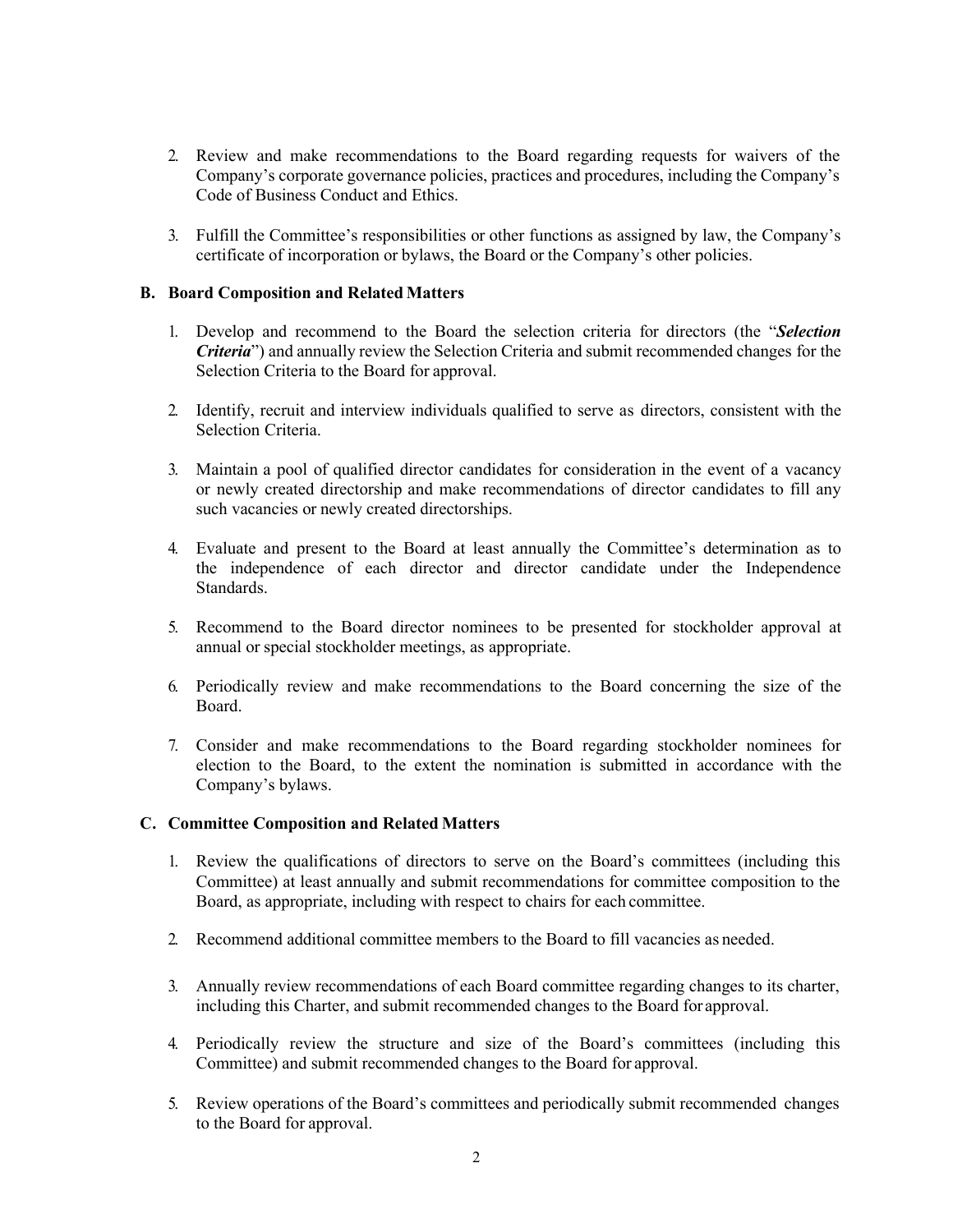6. Evaluate and present to the Board at least annually the Committee's determination as to (a) whether each director and director candidate satisfies the applicable Independence Standards (or any other classification under applicable laws, rules or regulations for purposes of committee assignments), and (b) whether the Audit Committee has an "audit committee financial expert."

### **D. Evaluations, Orientation and Training**

- 1. Develop and recommend to the Board for its approval an annual self-evaluation process of the Board and each of its committees and annually oversee and report to the Board regarding the performance and effectiveness of the Board and each of its committees in fulfilling its responsibilities, including considering performance of incumbent members of the Board in determining whether to recommend that they be nominated forreelection.
- 2. Develop and recommend to the Board for its approval an annual evaluation process of the Chief Executive Officer of the Company, annually oversee the process and report to the Board regarding the effectiveness of the Chief Executive Officer in fulfilling his or her responsibilities.
- 3. Oversee an orientation program for new directors and a continuing education program for current directors, periodically reviewing these programs and updating them asappropriate.

### **E. Stockholder Engagement and Related Matters**

- 1. Review and provide guidance to the Board and management about the framework for the Board's oversight of, and involvement in, stockholder engagement.
- 2. Consider any stockholder proposal submitted for inclusion in the Company's proxy materials and make a recommendation to the Board regarding whether the proposal should be included or excluded from the Company's proxy materials and, if included, whether it should be supported or opposed by the Board.

# **F. Other Responsibilities**

- 1. Consider, and if appropriate, approve a request by the Company's directors or officers to serve on the board of directors of any other company, consistent with any other applicable policies and procedures of the Company.
- 2. Carry out any other duties and responsibilities assigned to it by the Board, to the extent permitted by law and the Company's certificate of incorporation and bylaws.

# **IV. STUDIES AND ADVISORS**

The Committee, in discharging its responsibilities and duties, may conduct, direct, supervise or authorize studies of, or investigations into, any matter that the Committee deems appropriate, with full and unrestricted access to all books, records, documents, facilities and personnel of the Company. The Committee has the sole authority and right, at the expense of the Company, to retain or terminate any search firmto identify director candidates, and legal and other consultants, experts and advisors ofits choice to assist the Committee in connection with its functions. The Committee will have the sole authority to approve the fees and other retention terms of any such third parties.